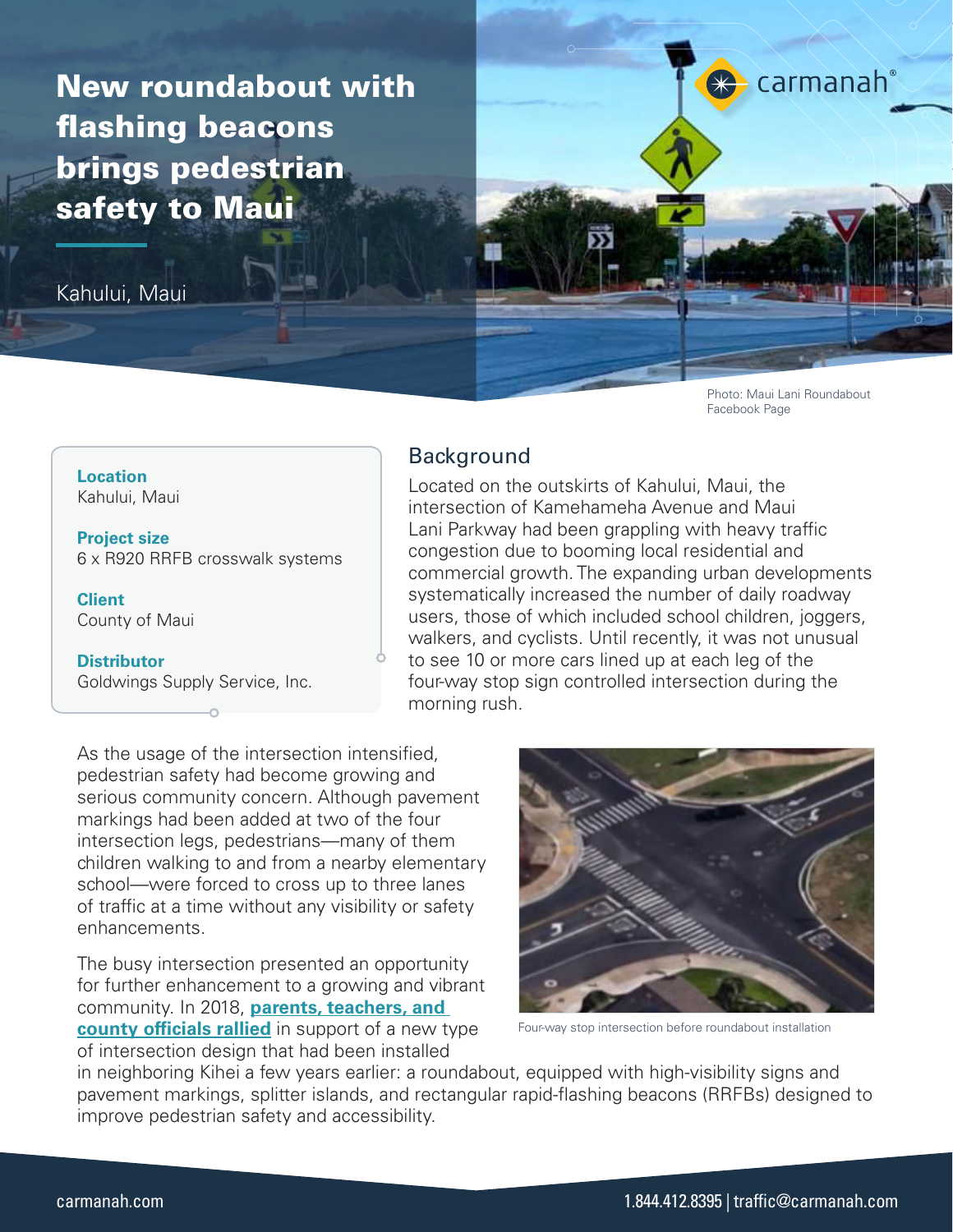#### **New roundabout with flashing beacons brings pedestrian safety**

Kahului, Maui





Photo: The Maui News

#### Project Requirements

There are a few reasons the community was in favor of replacing the four-way stop at Maui Lani with a roundabout versus a traditional traffic signal. First, roundabouts improve congestion and traffic flow. But just as important, with proper enhancements, they can also provide much-needed safety to pedestrians and cyclists.

"It all comes down to speed," said **[Laks Abraham](https://mauitime.com/news/community-members-show-support-for-maui-lani-roundabout/)**, a community program manager who helped organize the rally. "A pedestrian hit at 20 miles per hour has a 90% chance of surviving, in comparison to when you go up to 40 miles per hour, it drops to 10%."

Beyond safety, the County of Maui was also interested

in cost. With the help of a consulting firm, they determined that although the upfront material and labour costs would be approximately the same as installing a traffic signal, **[the](https://www.mauimpo.org/sites/mauimpo.org/files/document/pdf/Kahului roundabout pros and cons weighed _ News%2C Sports%2C Jobs - Maui News.pdf)  [maintenance costs would not be](https://www.mauimpo.org/sites/mauimpo.org/files/document/pdf/Kahului roundabout pros and cons weighed _ News%2C Sports%2C Jobs - Maui News.pdf)**: a traffic signal would cost around \$13,000 annually to maintain while a roundabout would cost \$2,600.

# Our Solution

Maui County Council approved the new roundabout in late 2019. The designs included highvisibility signage and pavement markings, small concrete medians (also known as splitter islands), and shorter crosswalks set away from the center island.

The roundabout design also included rectangular rapid flashing beacons (**[RRFBs](https://carmanah.com/product-category/rrfb-rectangular-rapid-flashing-beacons/)**)— high-intensity LED light bars that flash alerting motorists that a pedestrian is present and waiting to enter the roadway. In previous years, Carmanah's Hawaiian Distributor **[Goldwings Supply Service Inc.](http://goldwings-supply.com/)** had provided dozens of RRFBs to crosswalk and school zone safety projects throughout the state, including **[one just down the](https://www.facebook.com/honolulucompletestreets/photos/the-first-thing-you-see-when-leaving-kahului-airport-is-a-rrfb-rectangular-rapid/1953594721524688/)  [road by the Kahului Airport](https://www.facebook.com/honolulucompletestreets/photos/the-first-thing-you-see-when-leaving-kahului-airport-is-a-rrfb-rectangular-rapid/1953594721524688/)**. As such, the County's Public Works department looked to Carmanah and Goldwings for technical expertise on pedestrian safety and RRFBs in the new roundabout.



Photo: Maui Lani Roundabout Facebook Page